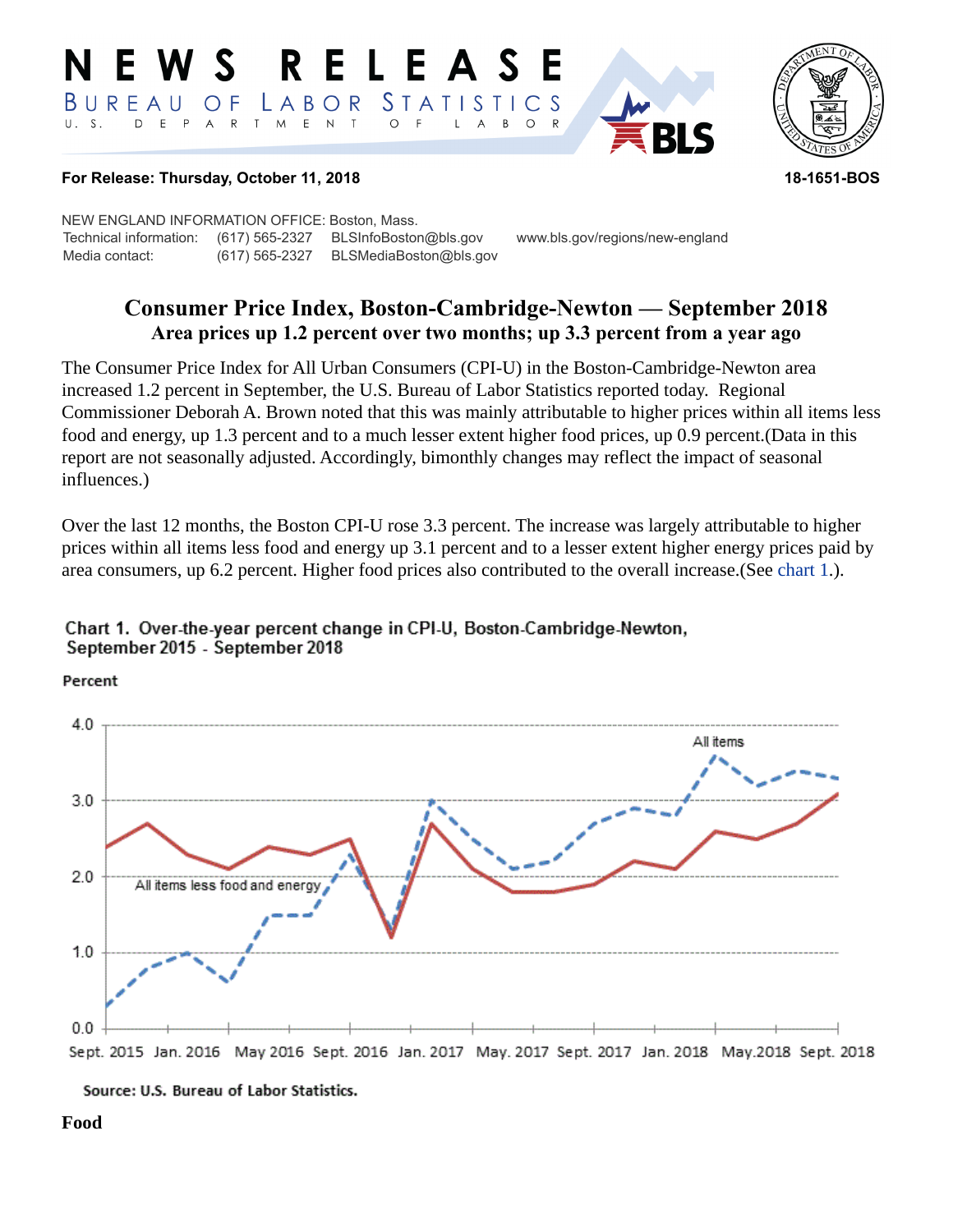Food prices edged up 0.9 percent since July, mainly due to higher food at home prices up 1.5 percent. Higher food at home prices were mainly driven by higher prices for fruits and vegetables; and other food at home prices, up 4.7 percent and 4.1 percent, respectively.

Food prices increased 2.7 percent over the year, mainly due to higher food at home prices, up 2.9 percent, and to a lesser extent, food away from home prices, up 2.3 percent.

## **Energy**

The energy index increased 0.2 percent over the two months, mainly driven by higher electricity prices, up 1.4 percent which was partially offset by gasoline prices down 0.5 percent.

Energy prices were up 6.2 percent from a year ago, largely attributable to gasoline prices, up 7.2 percent and electricity prices, up 6.0 percent.

## **All items less food and energy**

The index for all items less food and energy increased from July (+1.3 percent) mainly due to higher shelter costs, up 1.4 percent and higher apparel costs, up 18.6 percent. Within shelter, higher prices in owners' equivalent rent of residences and rent of primary residences, up 1.4 percent each, drove the increase.

Over the year, the index for all items less food and energy rose 3.1 percent, with higher shelter costs being the main driver of the increase, up 4.6 percent. Within shelter, higher costs for owners' equivalent rent of residences, up 4.9 percent and rent of primary residence, up 5.3 percent led the increase. To a lesser extent, higher prices for transportation; and education and communication, up 3.9 percent and 2.9 percent respectively, also contributed to the increase.

## **CPI-W**

In September, the Consumer Price Index for Urban Wage Earners and Clerical Workers (CPI-W) was 277.667. The CPI-W increased 1.3 percent over two months and increased 3.7 percent over the year.

**The November 2018 Consumer Price Index for Boston-Cambridge-Newton is scheduled to be released on Wednesday, December 12, 2018, at 8:30 a.m. (ET).**

## **Technical Note**

The Consumer Price Index (CPI) is a measure of the average change in prices over time in a fixed market basket of goods and services. The Bureau of Labor Statistics publishes CPIs for two population groups: (1) a CPI for All Urban Consumers (CPI-U) which covers approximately 94 percent of the total population and (2) a CPI for Urban Wage Earners and Clerical Workers (CPI-W) which covers approximately 28 percent of the total population. The CPI-U includes, in addition to wage earners and clerical workers, groups such as professional, managerial, and technical workers, the self-employed, short-term workers, the unemployed, and retirees and others not in the labor force.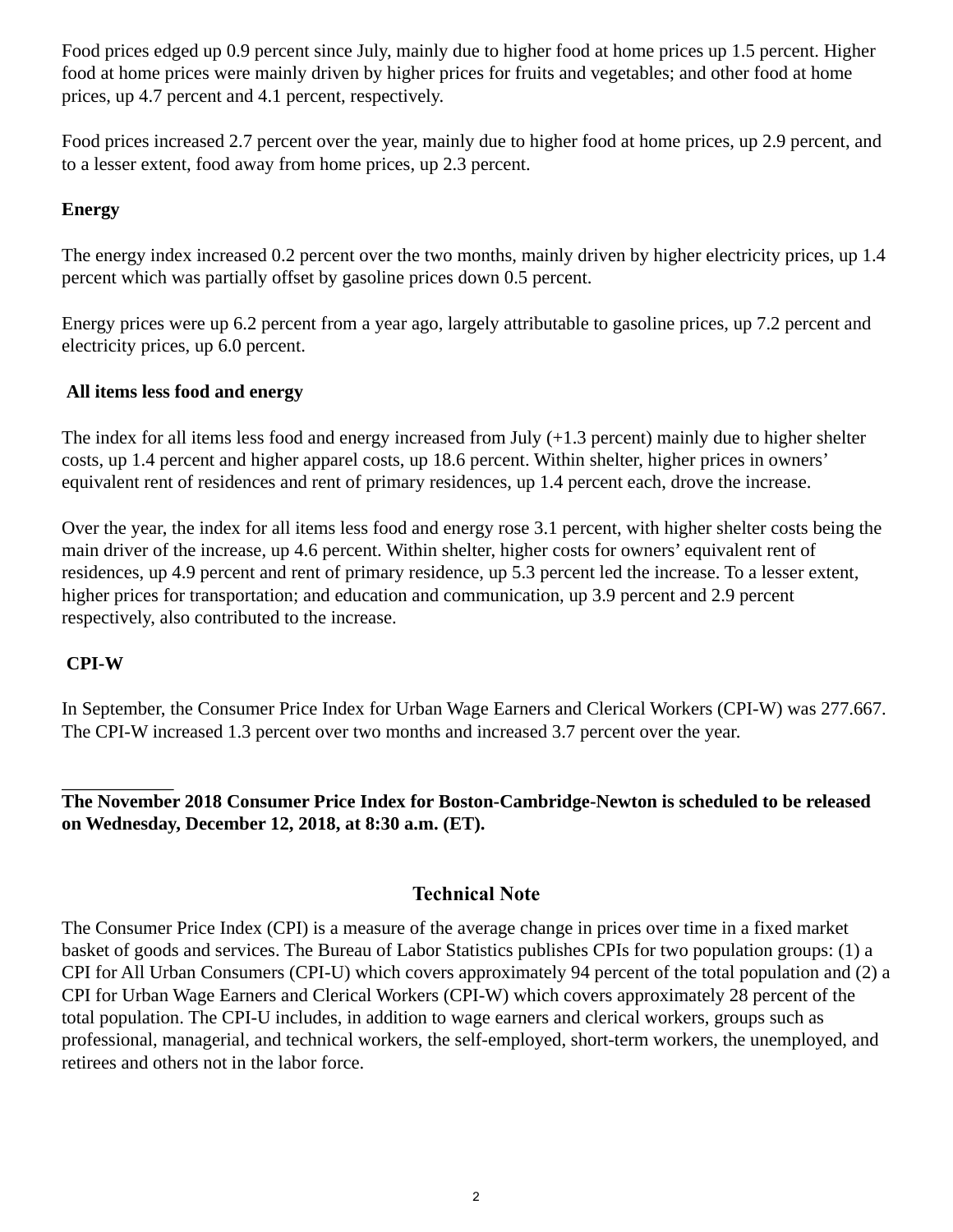The CPI is based on prices of food, clothing, shelter, and fuels, transportation fares, charges for doctors' and dentists' services, drugs, and the other goods and services that people buy for day-to-day living. Each month, prices are collected in 75 urban areas across the country from about 5,000 housing units and approximately 22,000 retail establishments--department stores, supermarkets, hospitals, filling stations, and other types of stores and service establishments. All taxes directly associated with the purchase and use of items are included in the index.

The index measures price changes from a designated reference date (1982-84) that equals 100.0. An increase of 16.5 percent, for example, is shown as 116.5. This change can also be expressed in dollars as follows: the price of a base period "market basket" of goods and services in the CPI has risen from \$10 in 1982-84 to \$11.65. For further details see the CPI home page on the Internet at [www.bls.gov/cpi](https://www.bls.gov/cpi) and the BLS Handbook of Methods, Chapter 17, The Consumer Price Index, available on the Internet at [www.bls.gov/opub/hom/pdf/](https://www.bls.gov/opub/hom/pdf/homch17.pdf) [homch17.pdf](https://www.bls.gov/opub/hom/pdf/homch17.pdf).

In calculating the index, price changes for the various items in each location are averaged together with weights that represent their importance in the spending of the appropriate population group. Local data are then combined to obtain a U.S. city average. Because the sample size of a local area is smaller, the local area index is subject to substantially more sampling and other measurement error than the national index. In addition, local indexes are not adjusted for seasonal influences. As a result, local area indexes show greater volatility than the national index, although their long-term trends are quite similar. **NOTE: Area indexes do not measure differences in the level of prices between cities; they only measure the average change in prices for each area since the base period.**

The Boston-Cambridge-Newton, Mass.-N.H. Core Based Statistical Area covered in this release is comprised of Essex, Middlesex, Norfolk, Plymouth, Suffolk Counties in Massachusetts; Rockingham, Strafford Counties in New Hampshire.

Information from this release will be made available to sensory impaired individuals upon request. Voice phone: 202-691-5200; Federal Relay Service: 1-800-877-8339.

TGS Table Preview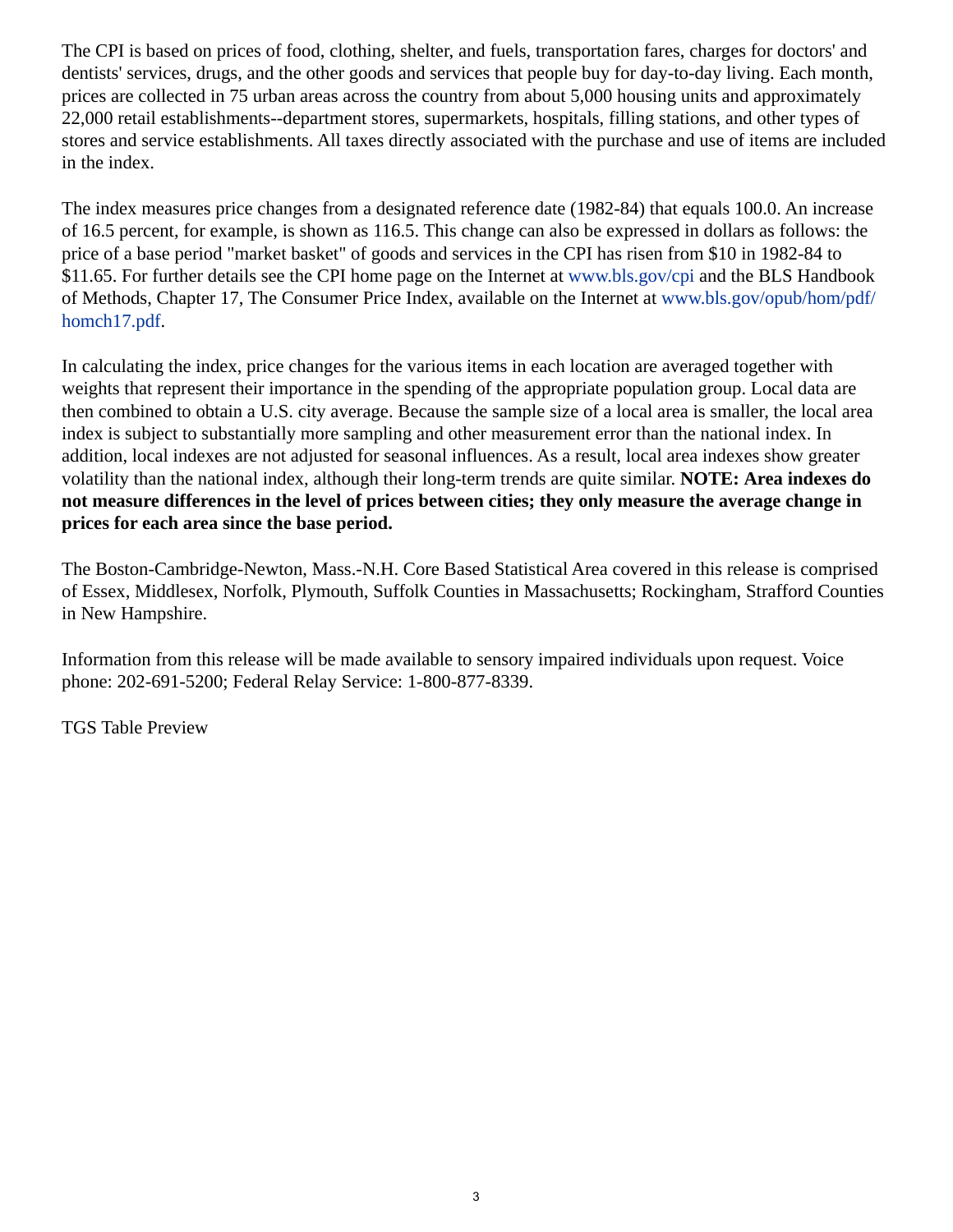#### **Consumer Price Index for All Urban Consumers (CPI-U): Indexes and percent changes for selected periods, Boston-Cambridge-Newton, Ma.-N.H. (1982-84=100 unless otherwise noted) (not seasonally adjusted)**

| Expenditure category                    | Indexes                                  |              |              |              | Percent change from |              |              |
|-----------------------------------------|------------------------------------------|--------------|--------------|--------------|---------------------|--------------|--------------|
|                                         | Historical<br>data                       | Jul.<br>2018 | Aug.<br>2018 | Sep.<br>2018 | Sep.<br>2017        | Jul.<br>2018 | Aug.<br>2018 |
|                                         | ŵ                                        | 275.402      |              | 278.663      | 3.3                 | 1.2          |              |
|                                         | $\overline{\mathcal{N}}$                 | 800.463      |              | 809.941      |                     |              |              |
|                                         | W۰                                       | 264.699      |              | 267.884      | 2.6                 | 1.2          |              |
|                                         | ž                                        | 266.755      |              | 269.284      | 2.7                 | 0.9          |              |
|                                         | ķ                                        | 251.117      | 253.455      | 254.831      | 2.9                 | 1.5          | 0.5          |
| Cereal and bakery products              | ž                                        | 292.678      |              | 293.670      |                     | 0.3          |              |
| Meats, poultry, fish, and eggs          | ž                                        | 255.168      |              | 250.017      |                     | $-2.0$       |              |
| Dairy and related products              | $\overline{\mathbf{r}}$                  | 277.616      |              | 284.950      |                     | 2.6          |              |
| Fruits and vegetables                   | $\overline{\mathbf{v}}$                  | 339.768      |              | 355.764      |                     | 4.7          |              |
| Nonalcoholic beverages and              | W٨                                       | 166.914      |              | 162.579      |                     | $-2.6$       |              |
|                                         | $\overline{\mathbf{v}}$                  | 191.362      |              | 199.178      |                     | 4.1          |              |
| Food away from home                     | $\widehat{\overline{\mathbb{F}}}_a$      | 294.080      |              | 294.499      | 2.3                 | 0.1          |              |
|                                         | W۰                                       | 245.495      |              | 256.270      | 2.3                 | 4.4          |              |
|                                         | ₩                                        | 283.437      |              | 287.056      | 4.4                 | 1.3          |              |
|                                         | ž                                        | 336.539      | 338.169      | 341.399      | 4.6                 | 1.4          | 1.0          |
| Rent of primary residence(2)            | $\overline{\mathbf{v}}$                  | 348.095      | 351.853      | 353.083      | 5.3                 | 1.4          | 0.3          |
| Owners' equivalent rent of residences(2 | W٨                                       | 356.094      | 358.734      | 360.965      | 4.9                 | 1.4          | 0.6          |
| Owners' equivalent rent of primary      | W٨                                       | 356.094      | 358.734      | 360.965      | 4.9                 | 1.4          | 0.6          |
|                                         | ۸V                                       | 276.685      |              | 278.665      | 4.6                 | 0.7          |              |
|                                         | $\widehat{\underline{\mathbb{A}}^{(n)}}$ | 232.308      | 234.038      | 234.269      | 5.3                 | 0.8          | 0.1          |
| Energy services(2)                      | $\big(\frac{\sqrt{N}}{N}\big)$           | 236.999      | 239.274      | 239.320      | 2.5                 | 1.0          | 0.0          |
|                                         | ş                                        | 287.766      | 291.766      | 291.848      | 6.0                 | 1.4          | 0.0          |
| Utility (piped) gas service(2)          | ۸Y                                       | 153.190      | 153.190      | 153.190      | 0.1                 | 0.0          | 0.0          |
| Household furnishings and operations    | $\overline{\mathcal{N}}$                 | 127.778      |              | 128.082      | 0.4                 | 0.2          |              |
|                                         | ۸M                                       | 127.662      |              | 151.353      | 0.7                 | 18.6         |              |
|                                         | W۰                                       | 199.697      |              | 197.275      | 3.9                 | $-1.2$       |              |
|                                         | ž                                        | 201.471      |              | 198.872      | 4.8                 | $-1.3$       |              |
| New and used motor vehicles(5)          | $\overline{\mathbf{v}}$                  | 106.101      |              | 103.074      |                     | $-2.9$       |              |
| New Vehicles(1)                         | ۸Y                                       | 205.905      |              | 203.769      |                     | $-1.0$       |              |
| Used cars and trucks(1)                 | ş                                        | 321.191      |              | 309.233      |                     | $-3.7$       |              |
|                                         | $\frac{1}{\sqrt{2}}$                     | 251.903      | 250.744      | 250.583      | 7.3                 | $-0.5$       | $-0.1$       |
|                                         |                                          | 249.028      | 247.885      | 247.728      | 7.2                 | $-0.5$       | $-0.1$       |
| Gasoline, unleaded regular(6)           |                                          | 242.426      | 241.175      | 241.038      | 7.1                 | $-0.6$       | $-0.1$       |
| Gasoline, unleaded midgrade(6)(7)       |                                          | 259.457      | 260.432      | 260.175      | 8.0                 | 0.3          | $-0.1$       |
| Gasoline, unleaded premium(6)           | 최초철초                                     | 254.763      | 254.354      | 254.081      | 7.2                 | $-0.3$       | $-0.1$       |
|                                         |                                          |              |              |              |                     |              |              |
|                                         | ۸V                                       | 654.220      |              | 651.678      | $1.2$               | $-0.4$       |              |
|                                         | ۸M                                       | 122.787      |              | 123.267      | 0.3                 | 0.4          |              |
| Education and communication(5)          | W۲                                       | 165.467      |              | 166.898      | 2.9                 | 0.9          |              |
| Tuition, other fees, and child care(1)  | W۲                                       | 1,328.680    |              | 1,348.743    |                     | 1.5          |              |
| Other goods and services                | <b>A</b>                                 | 485.200      |              | 492.088      | 2.2                 | 1.4          |              |
| Commodity and service group             |                                          |              |              |              |                     |              |              |
|                                         | M۸                                       | 192.396      |              | 195.771      | 2.1                 | 1.8          |              |